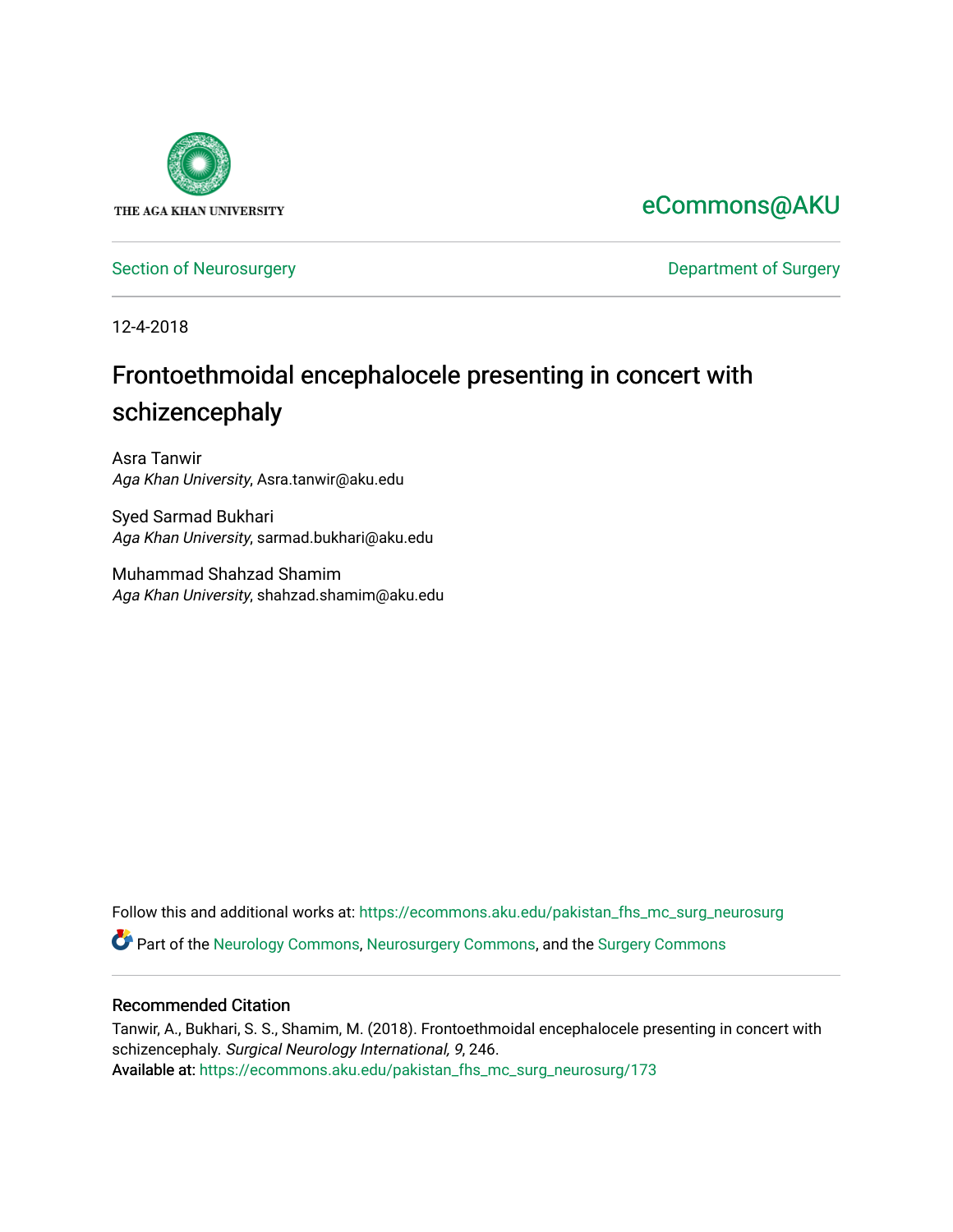AN OPEN ACCESS, INTERNATIONAL JOURNAL OF NEUROSURGERY AND NEUROSCIENCES



Home | Browse articles | Instructions | Submit articles

Surg Neurol Int. 2018; 9: 246. Published online 2018 Dec 4. doi: [10.4103/sni.sni\\_242\\_18](https://dx.doi.org/10.4103%2Fsni.sni_242_18) PMCID: PMC6293601 PMID: [30603230](https://www.ncbi.nlm.nih.gov/pubmed/30603230)

# Frontoethmoidal encephalocele presenting in concert with schizencephaly

Asra [Tanwir](https://www.ncbi.nlm.nih.gov/pubmed/?term=Tanwir%20A%5BAuthor%5D&cauthor=true&cauthor_uid=30603230), [Sarmad](https://www.ncbi.nlm.nih.gov/pubmed/?term=Bukhari%20S%5BAuthor%5D&cauthor=true&cauthor_uid=30603230) Bukhari, and <u>[Muhammad](https://www.ncbi.nlm.nih.gov/pubmed/?term=Shamim%20MS%5BAuthor%5D&cauthor=true&cauthor_uid=30603230) Shahzad Shamim</u>

Department of Neurosurgery, Aga Khan University Hospital, Karachi, Pakistan Asra Tanwir: [tanwirasra@gmail.com;](mailto:dev@null) Sarmad Bukhari: [Sarmad.Bukhari@aku.com](mailto:dev@null); Muhammad Shahzad Shamim: [Shahzad.shamim@aku.com](mailto:dev@null)

Corresponding author \*

Received 2018 Jul 14; Accepted 2018 Sep 25.

[Copyright](https://www.ncbi.nlm.nih.gov/pmc/about/copyright/) : © 2018 Surgical Neurology International

This is an open access journal, and articles are distributed under the terms of the Creative Commons Attribution-NonCommercial-ShareAlike 4.0 License, which allows others to remix, tweak, and build upon the work non-commercially, as long as appropriate credit is given and the new creations are licensed under the identical terms.

#### Abstract

#### Background:

Schizencephaly is a rare defect which is identified as clefts that are lined with grey matter extending from the ependyma of the cerebral ventricles to the pia mater. An encephalocele occurs due to failure of neural tube closure resulting in a gap through which cerebrospinal fluid and meninges can bulge into a pouch. There have been rare instances when these two defects have presented simultaneously.

#### Case Description:

We report a case of a 17-year-old child who was brought by his parents with complaint of swelling over his nose and forehead and aggressive behavior since birth. Magnetic resonance imaging findings were consistent with frontoethmoidal meningoencephalocele with schizencephaly. Lumbar drain was inserted and kept in place for 1 week followed by surgical correction of the defect. Our case is interesting because of delayed presentation as it is a rare entity and its association with schizencephaly.

#### Conclusion:

Encephalocele association with schizencephaly is rare.

**Keywords:** Frontoethmoidal, hypertelorism, meningoencephalocele, schizencephaly

#### INTRODUCTION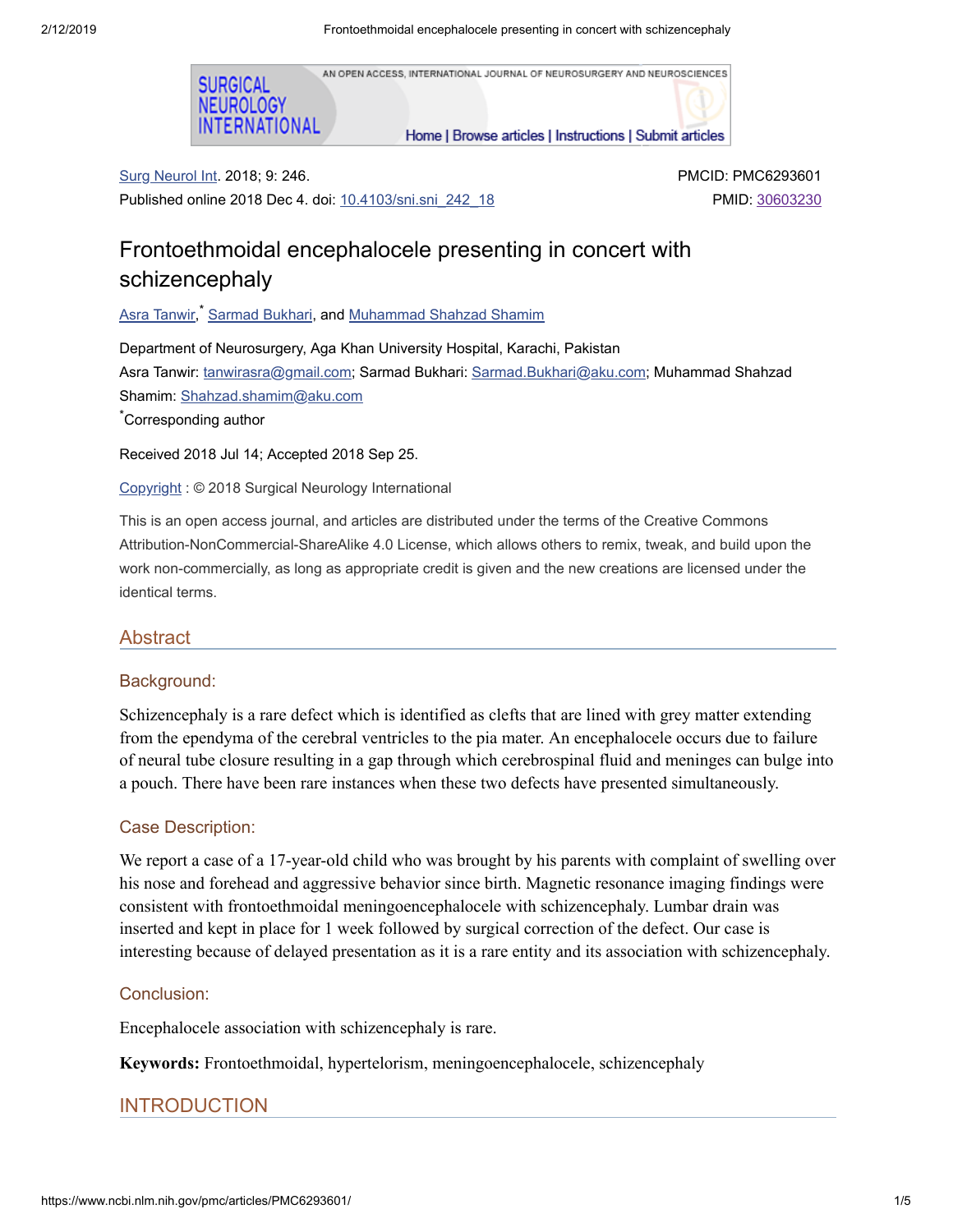2/12/2019 Frontoethmoidal encephalocele presenting in concert with schizencephaly

Meningoencephalocele results from failure of rostral neuropore closure during the fourth week of development or primary defect of mesoderm or ectoderm and involves overlying tissues such as meninges and calvarias. The causative factors are genetic, drugs, nutritional, and environmental factors.  $[1,3,6,7,10,11,12,13,14]$  $[1,3,6,7,10,11,12,13,14]$  $[1,3,6,7,10,11,12,13,14]$  $[1,3,6,7,10,11,12,13,14]$  $[1,3,6,7,10,11,12,13,14]$  $[1,3,6,7,10,11,12,13,14]$  $[1,3,6,7,10,11,12,13,14]$  $[1,3,6,7,10,11,12,13,14]$  $[1,3,6,7,10,11,12,13,14]$  $[1,3,6,7,10,11,12,13,14]$  Schizencephaly is a rare disorder of neuronal migration which is characterized by a cerebrospinal fluid (CSF)-filled cleft extending from the surface of the cerebral hemispheres (pial) to the ventricular surface (ependyma). Schizencephaly results from abnormal neuronal migration during the first few weeks after gestation.<sup>[[1](#page-5-0)]</sup> Collagen type IV alpha 1 chain (COL4A1) is an important gene associated with schizencephaly, and hedgehog signaling pathway and ectoderm differentiation are among its related pathways/super pathways. Brain, spinal cord, and cortex and growth/size/body region and mortality aging are the related phenotypes.[[14](#page-5-8)]

# CLINICAL PRESENTATION

A 17-year-old male child was brought by his parents with complaints of swelling over his forehead and nasal bridge since birth. He underwent primary closure of the swelling at the age of 35 days. Postoperatively, he presented with discharge of clear fluid from the site of incision and discharge was resolved with daily dressing. He remained well for 2 months but swelling gradually started to reappear. The size of the swelling has remained unchanged since then and he had not sought further medical care for this swelling. He was delivered full term at a local hospital. There was no significant antenatal history of intrauterine infections or teratogenic drug use.

On examination, we found a well-behaved child with hypertelorism and a fluctuant swelling over his forehead and nasal bridge approximately  $6 \times 4.8$  cm. The swelling had positive transillumination test and positive cough impulse. There were no other associated anomalies. Milestones were up-to-date. He never went to school because of cosmetic deformity, and as per the parents, the child was extremely aggressive. Neurological examination revealed the extraocular movements to be normal and cranial nerves were grossly intact. There was no pronator drift or distal extremity weakness. He had memory impairment and reduced IQ.

Magnetic resonance imaging (MRI) was consistent with frontoethmoidal meningoencephalocele with schizencephaly [Figures  $1$  and  $2$ ]. The patient was planned for surgery to resect the redundant protruding tissue and close the defect with help from the plastic surgery team. Intraoperatively, the patient was found to have an atrophied left cerebral hemisphere. No histopathology was sent. Dura was reconstructed by fascia taken from the pericranium and fat taken from the abdomen, reconstruction of the nasal bridge was done from bone graft from calvaria which was fixed with plate, redundant skin was excised, and medial canthus was repositioned to correct hypertelorism. Lumbar drain was placed for a week postoperatively to prevent chances of postoperative leak following dural closure. It was planned to perform a rhinoplasty at a later date for him.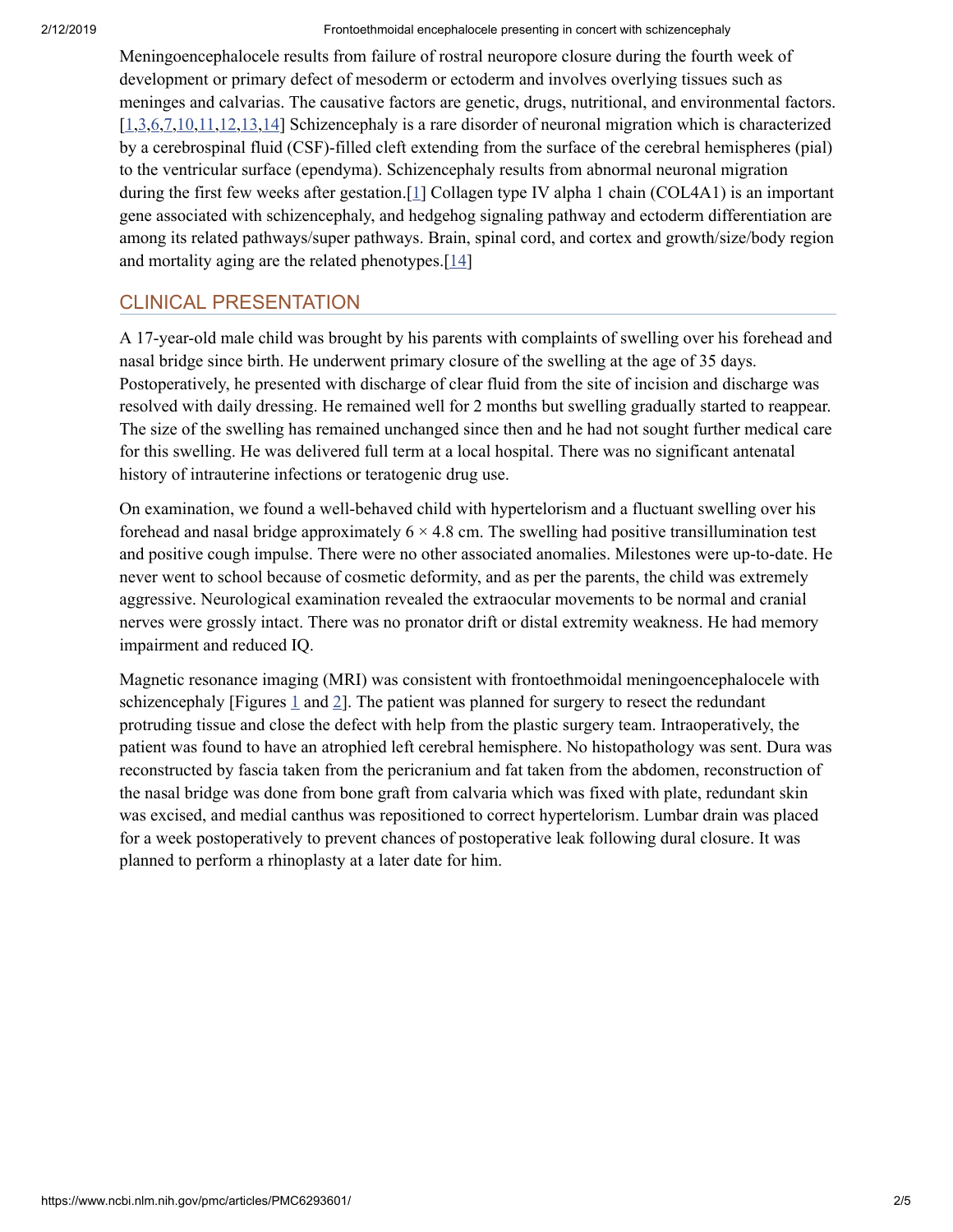

#### [Figure](https://www.ncbi.nlm.nih.gov/pmc/articles/PMC6293601/figure/F1/) 1

(a and b) Midline frontal cranial defect, more to the left with herniation of the meninges and brain tissue, representing frontoethmoidal encephalocele. The herniated brain tissue has hypotense T1 signals suggestive of gliosis. (c) The defect in coronal section



#### [Figure](https://www.ncbi.nlm.nih.gov/pmc/articles/PMC6293601/figure/F2/) 2

There is a grey matter lined cleft extending through the frontal region on the left down to the lateral ventricles, representing schizencephaly

#### **DISCUSSION**

The incidence of encephalocele globally is 1 per 35,000 births, but it is six times more common with 1 in every 6,000 births in South-East Asia.[[7](#page-5-3)] The classification is based on the location – frontal, parietal, and occipital – and herniated contents such as meninges (meningeal) or meninges and parenchyma (meningoencephaloceles).[[3](#page-5-1)] The most common cause is congenital defects secondary to improper closure of neural tube and it occurs in the midline; the cause can also be acquired or spontaneous occurring most commonly in cranial sutures.[\[3,](#page-5-1)[10\]](#page-5-4) Recent studies have shown a direct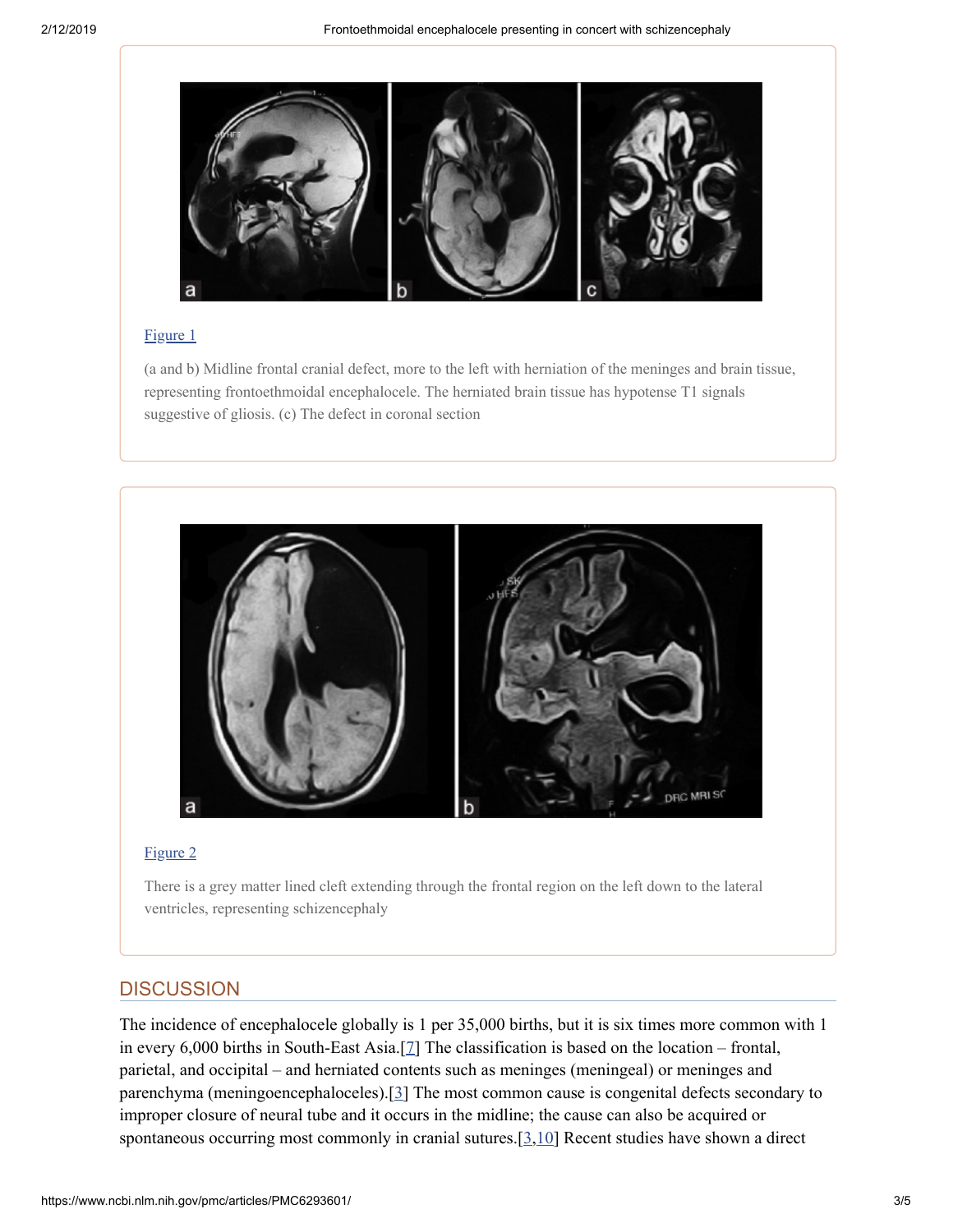#### 2/12/2019 Frontoethmoidal encephalocele presenting in concert with schizencephaly

role for collagen IV in rare genetic conditions such as cerebral hemorrhage and porencephaly in infants.[[8\]](#page-5-9) In our case, the congenital meningoencephalocele is hypothesized considering the midline position of the lesion, although no clear documentation of such is found.

The case presented is more interesting due to its association with schizencephaly, a rare birth defect with incidence in the United States estimated at 1.54/100,000 births per year.<sup>[[13\]](#page-5-7)</sup> Morphologically, schizencephaly can be divided into two types. Type I ("closed lips") is established when cerebral mantle has fused clefts with no relation to the ventricular system. Type II ("open lips") is established when there is connection of lateral ventricle with subarachnoid space filled with CSF.[[13](#page-5-7)] A patient with schizencephaly clinically presents with epilepsy, hydrocephalus, hemiparesis, delayed milestones, and psychomotor retardation.[[6](#page-5-2)] Depending on the extent of cerebral cortex involvement, the outcome is variable. In the case presented, the patient had nonprogressive swelling with absence of any other findings such as mental retardation, epilepsy, or hemiparesis.

A recently reported study showed relationship between schizencephaly and mutation of the procollagen alpha-1 (IV) (*COL4A1*) gene.[\[5](#page-5-10)] In mice, *COL4A1* mutation leads to ocular dysgenesis, cortical dysplasia, porencephaly, and myopathy; $[4,9]$  $[4,9]$  approximately 20% of patients with schizencephaly have a *COL4A1* mutation.[[5](#page-5-10)] Patients with the *COL4A1* mutation have shown to have an increased risk of cerebrovascular disease and intracerebral hemorrhage.[[2](#page-5-13)] Studies have shown that meningoencephalocele has many contributing factors; in addition to genetic, environmental factor plays an important role.[[9](#page-5-12)] However, there are two reported cases of familial recurrence of schizencephaly and meningoencephalocele, indicating that genetic factors are important to disease etiologies.[\[11\]](#page-5-5)

Imaging studies help diagnosis of encephaloceles and schizencephaly. T1-weighted images reveal herniated parenchyma as hypotense and hyperintense on T2-weighted images.[[3\]](#page-5-1) Schizencephaly can be differentiated from porencephaly on imaging by the presence of gray matter lined cleft on MRI.[\[10](#page-5-4)] The clinical, radiographic, and pathologic findings of the patients confirm meningoencephalocele with schizencephaly. In fact, many of the findings such as patient's age, symptoms, and clinical course are very similar to a case reported in 2014.[[11](#page-5-5)] However, two distinctions make this case notable. First, the patient's history of surgical correction of mass at age 35 days, and second the meningoencephalocele involvement of the frontal location. Management depends on the size and severity of the lesion leading to surgical correction by bone draft, and VP shunt is needed in cases where they are complicated by hydrocephalus.

# **CONCLUSION**

Encephalocele association with schizencephaly is rare. While correcting large frontoethmoidal encephalocele, few important points should be considered such as slow decompression of CSF from the lesion and preservation of major veins.

#### Financial support and sponsorship

Nil.

### Conflicts of interest

There are no conflicts of interest.

### **Footnotes**

<http://surgicalneurologyint.com/Frontoethmoidal-encephalocele-presenting-in-concert-with-schizencephaly/>

# REFERENCES